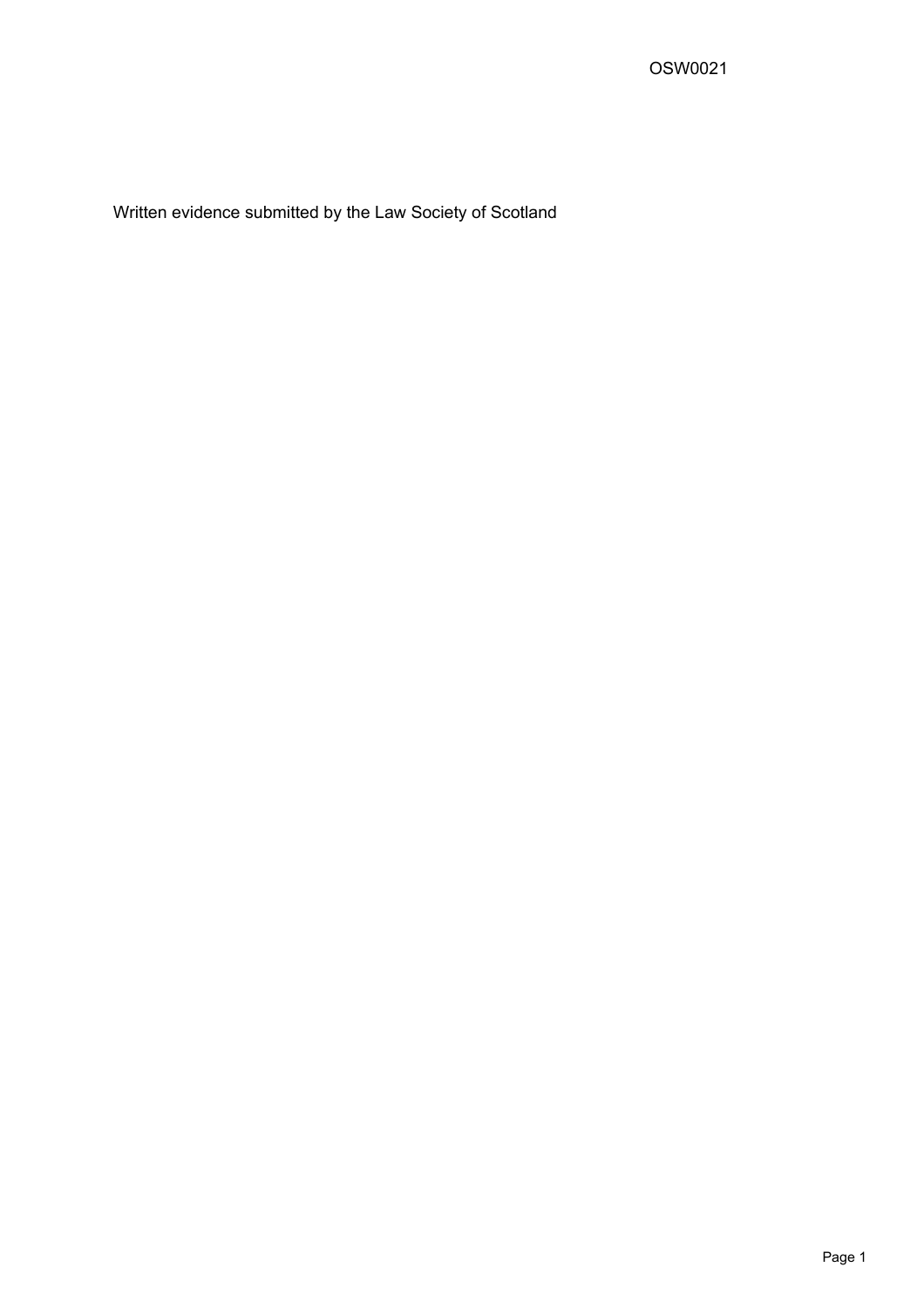# **Introduction**

The Law Society of Scotland is the professional body for over 12,000 Scottish solicitors. With our overarching objective of leading legal excellence, we strive to excel and to be a world-class professional body, understanding and serving the needs of our members and the public. We set and uphold standards to ensure the provision of excellent legal services and ensure the public can have confidence in Scotland's solicitor profession.

We have a statutory duty to work in the public interest, a duty which we are strongly committed to achieving through our work to promote a strong, varied and effective solicitor profession working in the interests of the public and protecting and promoting the rule of law. We seek to influence the creation of a fairer and more just society through our active engagement with the Scottish and United Kingdom Governments, Parliaments, wider stakeholders and our membership.

Our Marine Law Sub-committee welcomes the opportunity to respond to the UK Parliament's Environmental Audit Committee's inquiry on Technological Innovations and Climate Change: Offshore Wind<sup>1</sup>. We have the following comments to put forward for consideration.

# **General remarks**

The growth of offshore wind has been successful in the generation of new renewable energy for the UK. In recent years, the costs of construction and operation have fallen to make the sector more attractive for investors.

There have been many licence applications and mostly approvals in UK waters for offshore wind developments. The level of activity in Scottish waters has increased in the past few years. However, we consider that there is still much potential, both in terms of the implementation of existing consents and new licence applications.

Scottish Government has been supportive of offshore wind energy development and the developments have generally not been subject to public or stakeholder opposition in the same way as onshore wind developments. Nevertheless, there may be some concern that the identification and effective engagement of stakeholders is difficult for offshore wind developments.

We consider that the location, distribution and connection of offshore wind farms requires careful, connected and imaginative marine and terrestrial planning. If this is not undertaken as the number of offshore windfarms increase, there is a possibility of significant damaging impacts on the terrestrial and marine environments. We also note that the system for consenting for offshore wind is different in the four parts of the UK. The systems in England, Scotland, Wales and Northern Ireland all include elements of marine planning and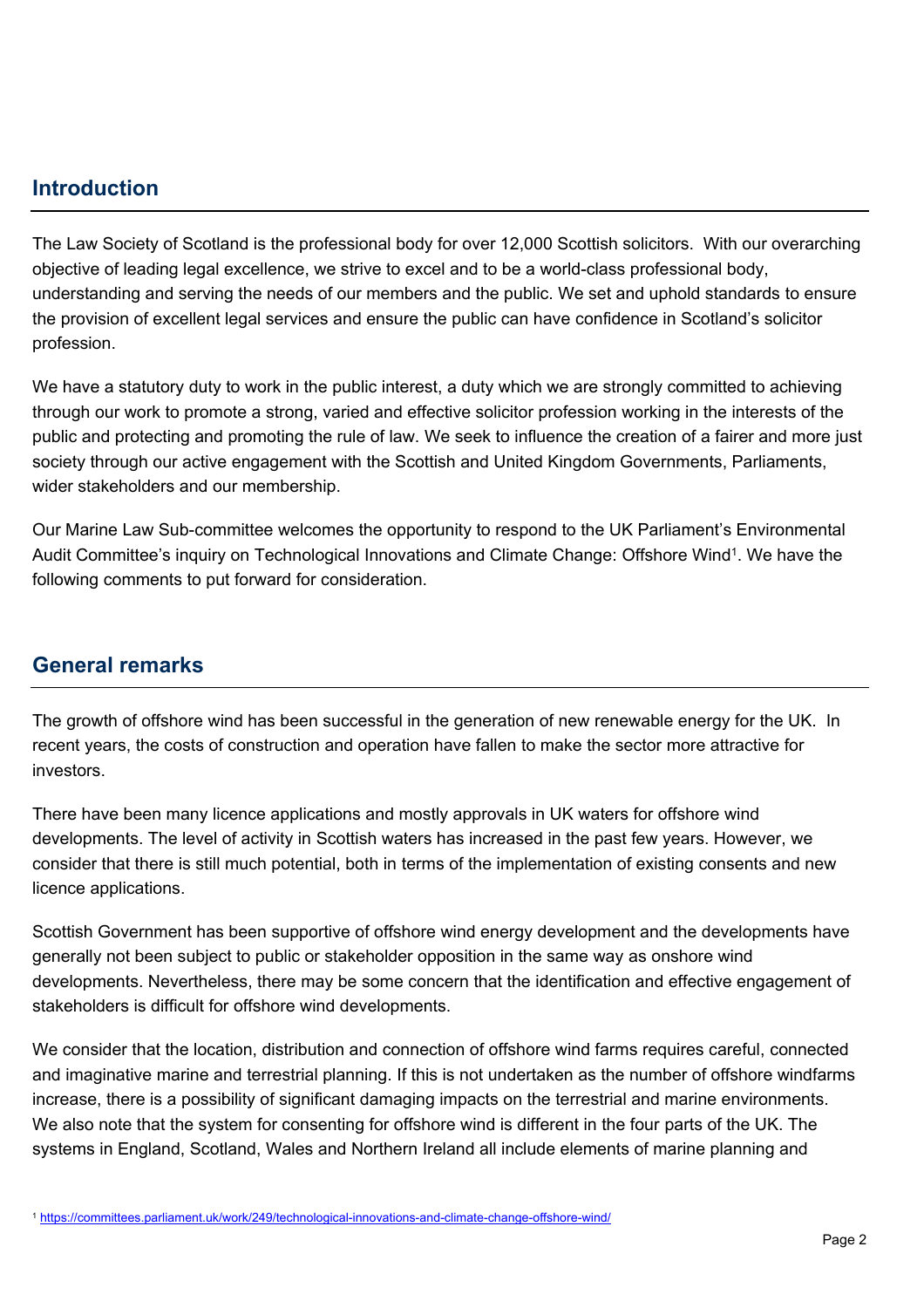terrestrial planning. Our comments on these points relate only to Scotland but are likely to be equally applicable across the UK.

#### **Written response**

#### **What level of output can the sector deliver in the UK, and what Government support would be needed to achieve this?**

It is worth noting that the Allocation Round 3 clearing price for offshore wind was lower than was generally expected at the time (£39.650/MWh for Delivery Year 2023/24 and £41.611/MWh in 2024/25) so the sector is already rising to the challenge of delivering higher capacity for lower cost. In order to continue to be able to do so, the continuation of Contract for Difference support and a generally permissive consenting and regulatory regime is important. One proposal in the recent BEIS consultation on the upcoming Contracts for Difference (CfD) Allocation Round 4 which could be helpful in this respect is to create a separate Pot 3 for offshore wind so that it can continue to develop and be deployed at scale without compromising the development of other less established technologies (for example, floating offshore wind, which is referred to below).

# **How might the UK take advantage of further technological advances in offshore wind technology, particularly in relation to floating arrays?**

There has been some suggestion in the sector that, at present, floating wind deployment in the UK is being used in shallower water sites than has typically been the case elsewhere in the world. We note that this is not necessarily an issue because the mere fact of a site being in shallower water does not automatically make it suitable for using conventional monopile or jacket foundations because there may be other practical or environmental issues with doing so. In those circumstances, the benefit of floating arrays is that they can be viable even in shallow water sites where conventional offshore wind would not be.

However, the real benefit of floating offshore would be to allow deployment in deeper water sites which are inherently much less suitable for monopile or jacket foundations and, in doing so, to unlock much of the territorial waters around the south west of England and the North Sea for deployment of a new source of offshore renewables generation. We consider that to facilitate this, the proposal in BEIS' recent CfD Allocation Round 4 consultation of making floating offshore a distinct, eligible technology under Pot 2 of the CfD regime is a potentially helpful step (particularly if accompanied by a hypothecated budget pot, or the use of an appropriate *minima*). Government and regulatory support may be made available to develop floating offshore wind demonstration sites.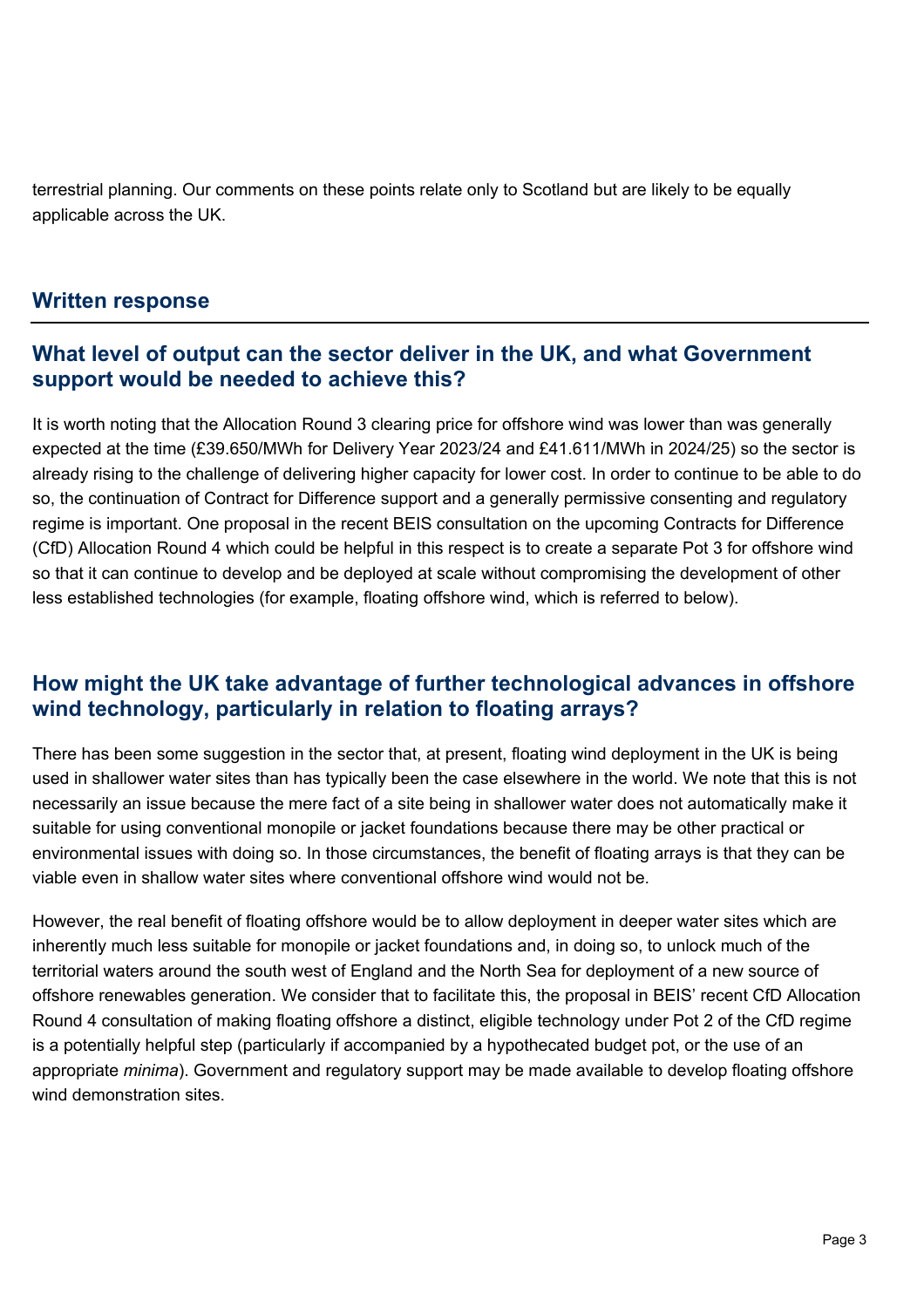# **What support does the sector require to keep pace with the most cutting-edge innovations, such as in blade technology?**

It appears that the large original equipment manufacturers (OEMs) are looking at how to deploy at scale technology which will generate the most electricity at the lowest possible installation and operation and maintenance (O&M) costs. As an example, GE's Haliade-X turbine (which is referred to as the biggest turbine ever built) now has a substantial order book, including the Dogger Bank project.

We consider that two areas which are essential to the UK being able to keep pace with, and maximise opportunities from, technological developments are to focus on: (i) skills in the supply chain; and (ii) research collaborations between (amongst others) UK industry and academia and the large OEMs and to finding suitable funding for this following the UK's exit from the EU and post-Horizon 2020.

Many of the large offshore wind turbine OEMs are based in continental Europe and it is important that the UK supply chain is able to develop the necessary skills to provide vessel support, O&M activity etc. An option may be for the UK Government to incentivise OEMs and large developers to base O&M operations in the UK and to provide, for example, apprenticeship and other training support to local workforces.

We consider that research collaboration is very important because engagement into wider European research efforts gives a good opportunity to develop knowledge and skills of new technology in the UK.

# **What is the UK industry doing to promote the sustainability of offshore wind arrays throughout their entire life-cycle from development through to decommissioning, and to improve maintenance and end-of-life repair?**

Two areas that stand out in particular are:

(i) Looking to utilise both service operation vessels (SOVs) and drones and robotics technologies to minimise the number of potentially dangerous trips made to carry out repairs and to use robotics and autonomous technology to diagnose turbine damage (and in the long term, perhaps even to make some simple repairs); and

(ii) Taking key learnings on both maintenance and decommissioning from the UK oil and gas sector.

The sector is pushing forward with measures such as these. In terms of possible Government support, we consider that it is important that the sector's ability to continue innovating and trying new approaches is not limited by unduly restrictive regulation. In addition, we consider it would be beneficial if support and incentivisation was available for demonstration and testing of such approaches.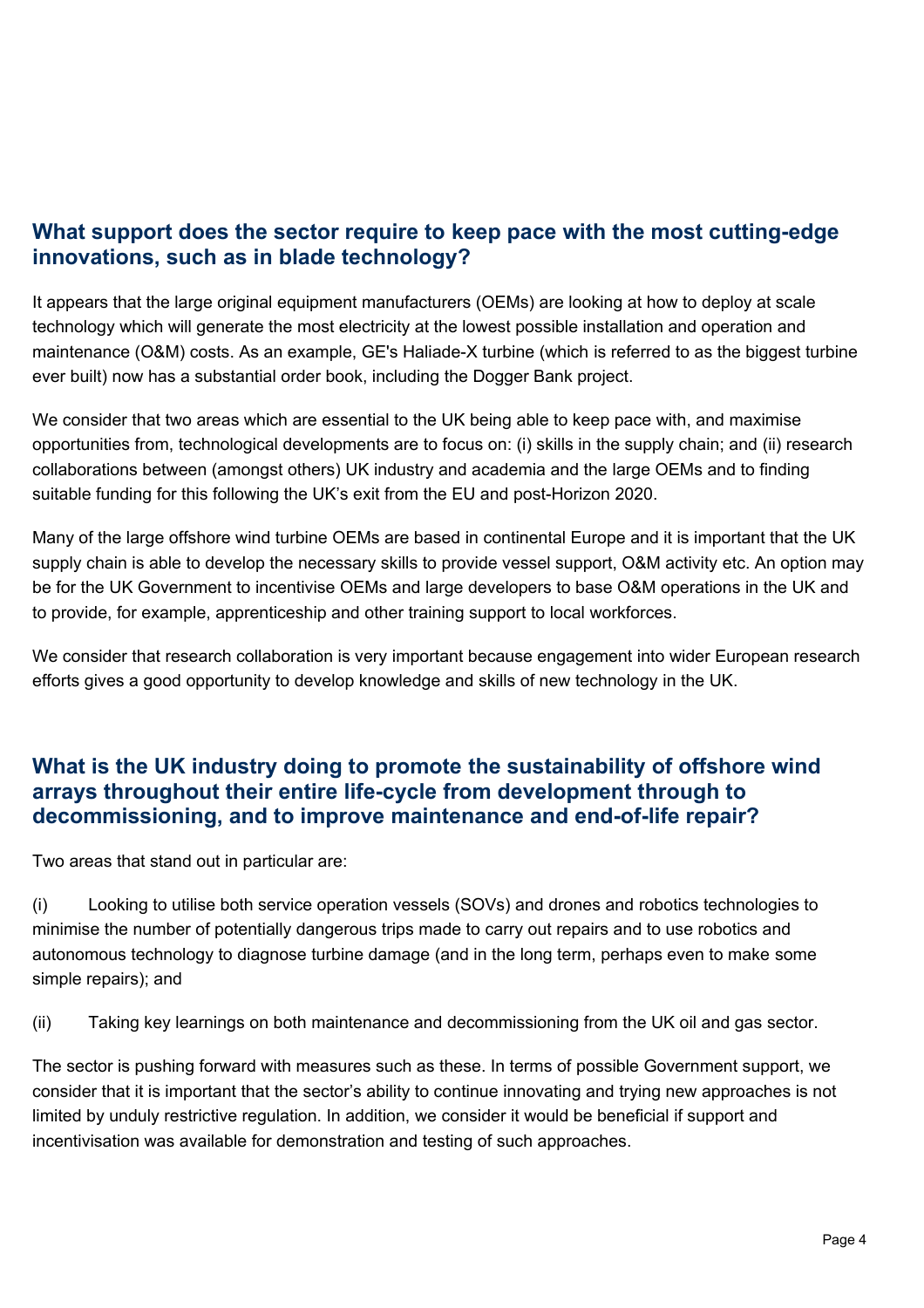#### **Other remarks**

#### **Integration of marine and terrestrial planning**

We consider that more effective implementation of the marine planning system and better integration of the marine and terrestrial planning system could address some of the existing and future issues related to the planning and consenting processes for offshore wind in Scottish waters.

Locations for offshore wind farms are first identified by Crown Estate Scotland via licensing rounds. This is currently being consolidated into a Sectoral Marine Plan for Offshore Wind Energy<sup>2</sup>. This process will identify potential sites from a partial analysis of criteria, seen as most appropriate, from the perspective of Crown Estate Scotland.

#### **Cumulative impact**

One issue of potential concern is the concept of cumulative impact which is designed to assess the overall impact of the accumulated windfarm capacity as it is permitted and constructed. This leads to a first come, first served approach to provision of capacity, but not to the ideal distribution of wind farms by location and size. In this way, an efficient and environmentally acceptable windfarm application may be refused permission because it is at the 'back of the queue', while less efficient and poorly located windfarms may already have been permitted and developed.

We consider that the cumulative impact problem could be solved through the marine planning process. The purpose of marine plans is to identify locations for new developments, including new windfarms, and allocate them based on comprehensive impact analysis. At present in Scotland, the Sectoral Marine Plan for Offshore Wind Energy is separate to Scotland's Marine Plan. It does not, however, ensure that its sites provide the best distribution and quantity of wind power required by Scotland/UK. We consider that this should be undertaken by the marine planning process and that it is essential that there is coordination between marine planning across the UK, as well as with The Crown Estate and Crown Estate Scotland.

#### **Grid connections**

We consider that there is also an issue with coordination of electricity connections from wind farms to the onshore grid. The issue of connection requires the coordination of marine plans and development plans (National Planning Framework and Local Development Plans) which identifies the location of connections in relation to the best sites for offshore windfarms. This could include the provision of marine interconnectors that would pick up connections from the offshore wind farms and strategically make landfall in the best locations from a national perspective. We suggest that as well as the landfill issues being addressed in terrestrial plans, we consider that these should also be identified and allocated in the marine plans.